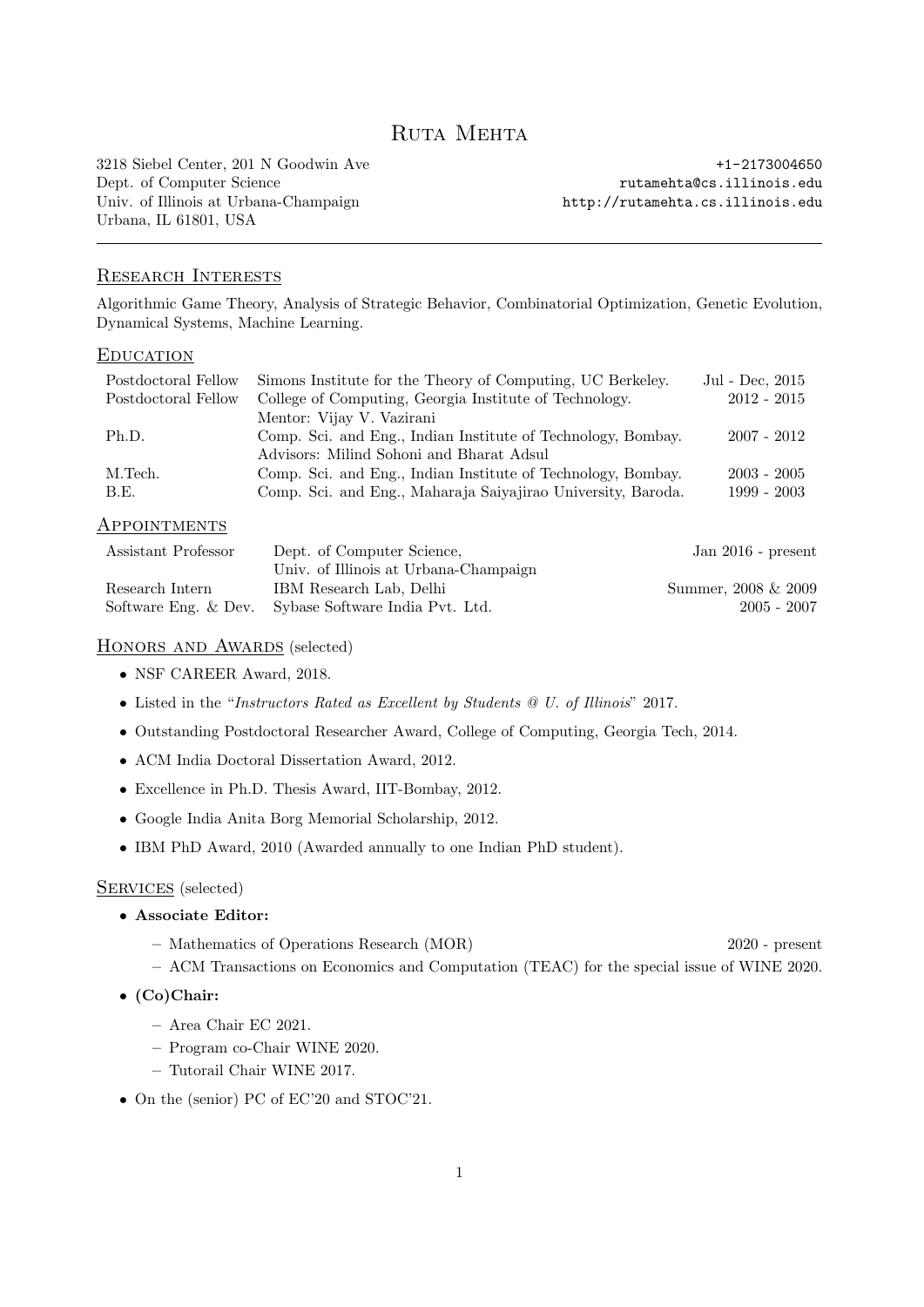#### Student Research Advising

- PhD students
	- Shant Boodaghians, 2016 present (gave preliminary exam in Spring'21.)
	- Rucha Kulkarni, 2017 present
	- Vasileios Livanos, 2017 present
	- Aniket Murhekar, 2020 present
- Masters students
	- Aniket Murhekar 2019 20 (Siebel Scholar 2020. Now a PhD student at UIUC)
	- Spencer Gordon, 2016 17 (Siebel Scholar 2017. Now a PhD student at CalTech)
- Undergraduate students
	- Shivam Gupta, 2017 18 (Franz Hohn and JP Nash scholarship 2015 16, Illinois engineering scholarship 2017-18. Now a PhD student at UT Austin.)

#### PUBLICATIONS (papers with students are marked with \*)

## Refereed Conference Papers

- <sup>∗</sup>C39. Indivisible Mixed Manna: On the Computability of MMS + PO Allocations. Rucha Kulkarni, Ruta Mehta, Setareh Taki. Accepted to EC 2021.
- <sup>∗</sup>C38. Improving EFX Guarantees through Rainbow Cycle Number. Bhaskar Ray Chaudhury, Jugal Garg, Kurt Mehlhorn, Ruta Mehta, Pranabendu Misra. Accepted to EC 2021.
- <sup>∗</sup>C37. Competitive Allocation of a Mixed Manna. Bhaskar Ray Chaudhury, Jugal Garg, Peter McGlaughlin, and Ruta Mehta. Proceedings of the 32nd Annual ACM-SIAM Symposium on Discrete Algorithms (SODA), 2021.
- <sup>∗</sup>C36. PTAS for Maximin Shares in an Indivisible Mixed Manna. Rucha Kulkarni, Ruta Mehta, and Setareh Taki. Proceedings of the 35th AAAI Conference on Articial Intelligence (AAAI), 2021.
- <sup>∗</sup>C35. Fair and Efficient Allocations under Subadditive Valuations. Bhaskar Ray Chaudhury, Jugal Garg, and Ruta Mehta. Proceedings of the 35th AAAI Conference on Articial Intelligence (AAAI), 2021.
- <sup>∗</sup>C34. Online Revenue Maximization for Server Pricing. Shant Boodaghians, Federico Fusco, Stefano Leonardi, Ruta Mehta, and Yishay Mansour. In IJCAI-PRICAI, 2020.
- <sup>∗</sup>C33. Approximate Nash Equilibria of Imitation Games: Algorithms and Complexity. Aniket Murhekar and Ruta Mehta. In International Conference on Autonomous Agents and Multi-Agent Systems (AAMAS), 2020.
- <sup>∗</sup>C32. Smoothed Efficient Algorithms and Reductions for Network Coordination Games. Shant Boodaghians, Rucha Kulkarni, and Ruta Mehta. In Innovations in Theoretical Computer Science (ITCS), 2020.
- <sup>∗</sup>C31. Multiclass Performance Metric Elicitation. Gaurush Hiranandani, Shant Boodaghians, Ruta Mehta, and Oluwasanmi Koyejo. To appear in 23rd conference on Neural Information Processing Systems (NeuroIPS), 2019.
- <sup>∗</sup>C30. Unique End of Potential Line. John Fearnley, Spencer Gordon, Ruta Mehta, and Rahul Savani. In 46th International Colloquium on Automata, Languages and Programming (ICALP), 56:1–56:15, 2019.
- <sup>∗</sup>C29. Eliciting Binary Performance Metrics. Gaurush Hiranandani, Shant Boodaghians, Ruta Mehta, and Oluwasanmi Koyejo. In 22nd International Conference on Artificial Intelligence and Statistics (AIS-TATS), 371–379, 2019.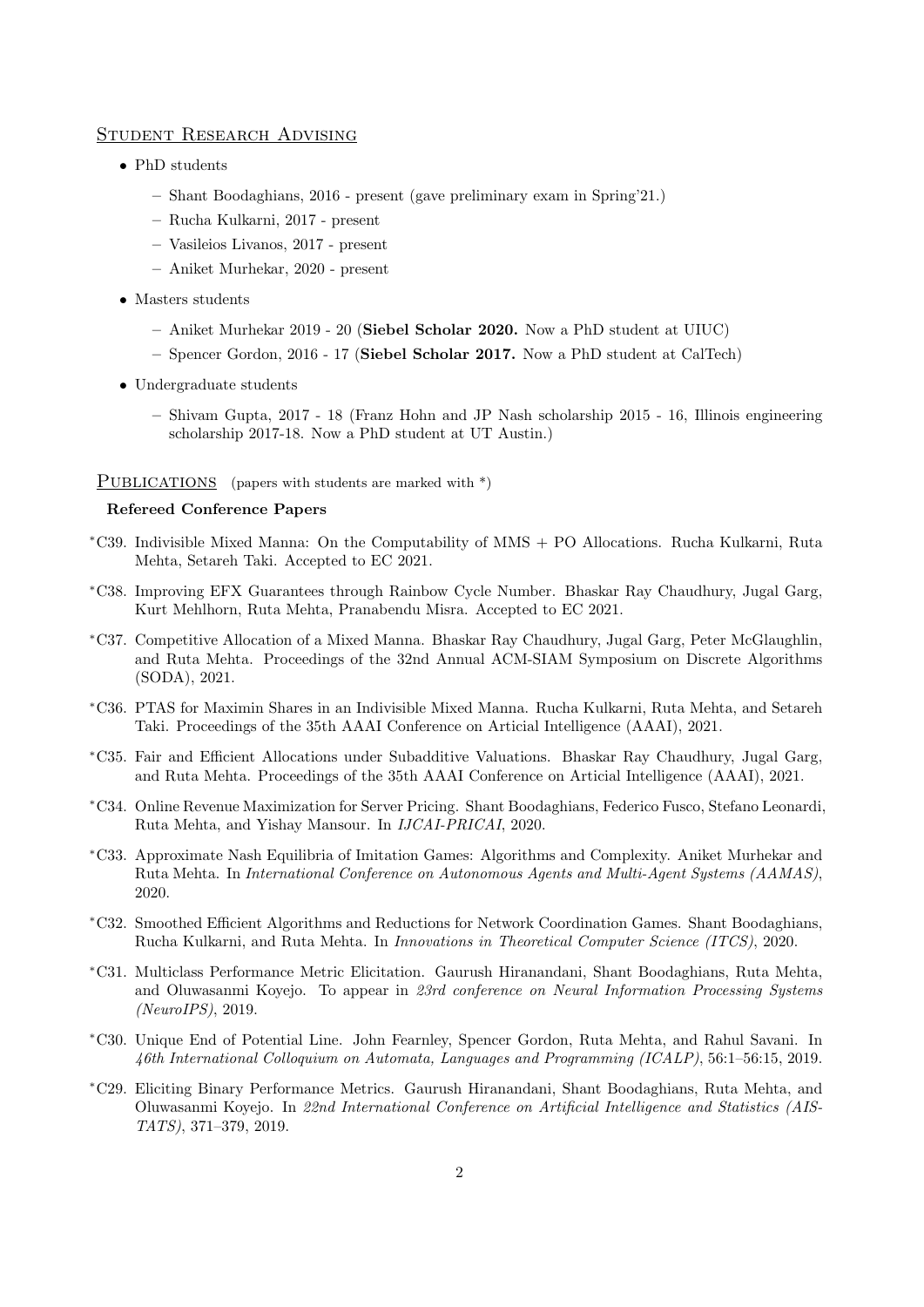- C28. Universal Growth in Production Economies. Simina Branzei, Ruta Mehta, and Noam Nisan.In 32nd Conference on Neural Information Processing Systems (NIPS), 1973–1973, 2018.
- C27. Social Welfare and Profit Maximization from Revealed Preferences. Ziwei Ji, Ruta Mehta, and Matus Telgarsky. In the 14th Conference on Web and Internet Economics (WINE), 264–281, 2018.
- <sup>∗</sup>C26. Nash Equilibrium Computation in Resource Allocation Games. Shivam Gupta and Ruta Mehta. In 17th International Conference on Autonomous Agents and Multiagent Systems (AAMAS), 1953–1955, 2018.
- C25. Sum-of-Squares Meets Nash: Lower Bounds for Finding Any Equilibrium. Pravesh Kothari and Ruta Mehta. In 50th Annual Symposium on the Theory of Computation (STOC), 1241–1248, 2018.
- C24. Maximizing Profit with Convex Costs in the Random-order Model. Anupam Gupta, Ruta Mehta, and Marco Molinaro. In 45th International Colloquium on Automata, Languages, and Programming (ICALP), 2018.
- C23. A New Class of Combinatorial Markets with Covering Constraints: Algorithms and Applications. Nikhil Devanur, Jugal Garg, Ruta Mehta, Vijay V. Vazirani, and Sadra Yazdanbod. In 29th Annual ACM-SIAM Symposium on Discrete Algorithms (SODA), 2311–2325, 2018.
- C22. Settling the Complexity of Leontief and PLC Exchange Markets under Exact and Approximate Equilibria. Jugal Garg, Ruta Mehta, Vijay V. Vazirani and Sadra Yazdanbod. In 49th Annual ACM SIGACT Symposium on Theory of Computing (STOC), 890–901, 2017.
- C21. Mutation, Sexual Reproduction and Survival in Dynamic Environments. Ruta Mehta, Ioannis Panageas, Georgios Piliouras, Prasad Tetali, and Vijay V. Vazirani. In 8th Innovations in Theoretical Computer Science Conference (ITCS), 2017.
- C20. Nash Social Welfare Approximation for Strategic Agents. Simina Branzei, Ruta Mehta, and Vasilis Gkatzelis. In 2017 ACM Conference on Economics and Computation (EC), 611–628, 2017.
- C19. An Incentive Compatible, Efficient Market for Air Traffic Flow Management. Ruta Mehta and Vijay V. Vazirani. In 23rd International Computing and Combinatorics Conference (COCOON), 407–419. Springer, 2017. (Invited to a special issue of Theoretical Computer Science).
- C18. Multilinear Games. Hau Chu, Albert Jiang, Kevin Leyton-Brown, and Ruta Mehta. In 12th International Conference on Web and Internet Economics (WINE), 44-58. Springer Berlin Heidelberg, 2016.
- C17. The Complexity of Genetic Diversity: Sex with Two Chromosomes is Advantageous but Unpredictable. Ruta Mehta, Ioannis Panageas, Georgios Piliouras and Sadra Yazdanbod. In 24th Annual European Symposium on Algorithms (ESA), 65:1–65:17, 2016.
- C16. Get Me to My GATE On Time: Efficiently Solving General-Sum Bayesian Threat Screening Games. Aaron Schlenker, Matthew Brown, Arunesh Sinha, Milind Tambe, and Ruta Mehta. In 22nd European Conference on Artificial Intelligence (ECAI), 1476–1484, 2016.
- C15. To Give or not to Give: Fair Division with Strict Preferences. Simina Branzei, Yuezhou Lv, and Ruta Mehta. In 25th International Joint Conference on Artificial Intelligence (IJCAI), 123–129, 2016.
- C14. ETR-Completeness of Decision Versions of 3-Nash. Jugal Garg, Ruta Mehta, Vijay V. Vazirani and Sadra Yazdanbod. In 42nd International Colloquium on Automata, Languages, and Programming  $(ICALP), 554–566, 2015.$
- C13. Natural Selection as an Inhibitor of Genetic Diversity: Multiplicative Weights Update Algorithm and a Conjecture of Haploid Genetics. Ruta Mehta, Ioannis Panageas, and Georgios Piliouras. In 2015 Conference on Innovations in Theoretical Computer Science (ITCS), 73–73, 2015.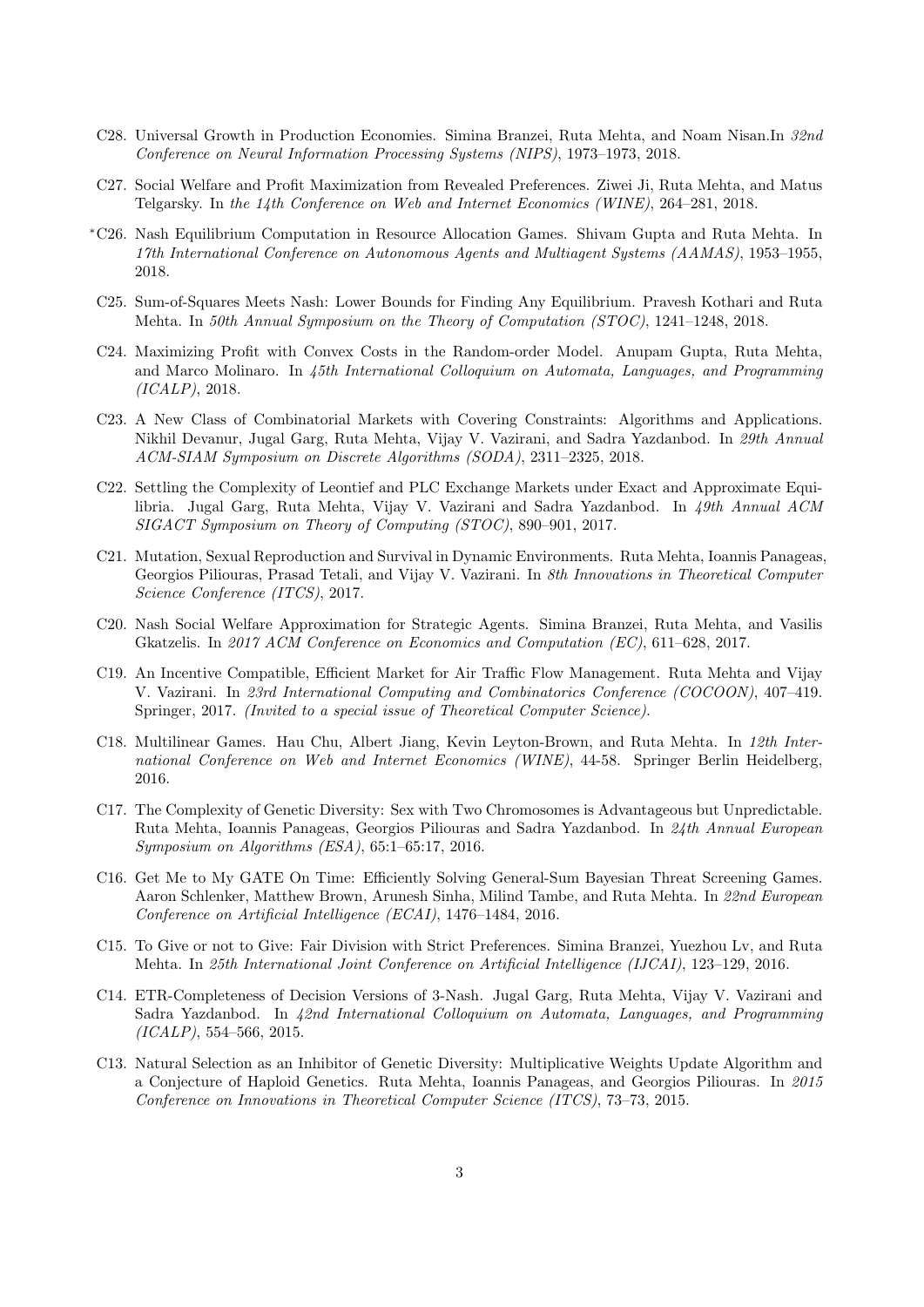- C12. Settling Some Open Problems on Symmetric Nash Equilibria. Ruta Mehta, Vijay V. Vazirani, and Sadra Yazdanbod. In 8th International Symposium on Algorithmic Game Theory (SAGT), 272–284, 2015.
- C11. Constant Rank Bimatrix Games are PPAD-hard. Ruta Mehta. In 46th Annual ACM Symposium on Theory of Computing (STOC), 545–554, 2014. (Invited to a special issue of SIAM Journal on Computing).
- C10. Dichotomies in equilibrium computation, and complementary pivot algorithms for a new class of nonseparable utility functions. Jugal Garg, Ruta Mehta, and Vijay V. Vazirani. In 46th Annual ACM Symposium on Theory of Computing (STOC), 525–534, 2014.
- C9. Learning Economic Parameters from Revealed Preferences. Maria-Florina Balcan, Amit Daniely, Ruta Mehta, Ruth Urner, and Vijay V. Vazirani. In 10th International Conference on Web and Internet Economics (WINE), 338–353, 2014.
- C8. To Save Or Not To Save: The Fisher Game. Ruta Mehta, Nithum Thain, Laszlo A. Vegh, and Adrian Vetta. In 10th International Conference on Web and Internet Economics (WINE), 294–307, 2014.
- C7. Exchange Markets: Strategy meets Supply-Awareness. Ruta Mehta, and Milind Sohoni. In 9th International Conference on Web and Internet Economics (WINE), 361–362, 2013.
- C6. A Complementary Pivot Algorithm for Market Equilibrium under Separable, Piecewise-Linear Concave Utilities. Jugal Garg, Ruta Mehta, Milind Sohoni and Vijay V. Vazirani. In 44th annual ACM symposium on Theory of computing (STOC), 525–534, 2012.
- C5. The Weighted Majority Algorithm does not Converge in Nearly Zero-sum Games. Maria Florina Balcan, Florin Constantin, and Ruta Mehta. In ICML 2012 workshop on Markets Mechanisms and Multi-Agent Models, 2012.
- C4. Rank-1 Bimatrix Games: A Homeomorphism and a Polynomial Time Algorithm. Bharat Adsul, Jugal Garg, Ruta Mehta, and Milind Sohoni. In 43rd annual ACM symposium on Theory of computing (STOC), 195–204, 2011.
- C3. Bilinear Games: Polynomial Time Algorithms for Rank Based Subclasses. Jugal Garg, Albert X. Jiang, and Ruta Mehta. International Workshop on Internet and Network Economics (WINE), 399– 407, 2011.
- C2. Nash Equilibria in Fisher Market. with Bharat Adsul, Ch. Sobhan Babu, Ruta Mehta, Jugal Garg, and Milind Sohoni. In 3rd International Symposium on Algorithmic Game Theory (SAGT), 30–41, 2010.
- C1. A Simplex-like Algorithm for Fisher Markets. Bharat Adsul, Ch. Sobhan Babu, Jugal Garg, Ruta Mehta, and Milind Sohoni In 3rd International Symposium on Algorithmic Game Theory (SAGT), 18–29, 2010.

#### Refereed Journal Papers

- J10. Nash Social Welfare Approximation for Strategic Agents. Simina Branzei, Vasilis Gkatzelis, and Ruta Mehta. Operations Research. Forthcoming.
- J9. Fast Algorithms for Rank-1 Bimatrix Games. Bharat Adsul, Jugal Garg, Ruta Mehta, Milind Sohoni, and Bernhard von Stengel. Operations Research. Forthcoming.
- J8. Unique end of potential line. John Fearnley, Spencer Gordon, Ruta Mehta, Rahul Savani. Journal of Computation and System Sciences (JCSS), 114:1-35, 2020.
- J7. Constant Rank Bimatrix Games are PPAD-hard. Ruta Mehta. SIAM Journal on Computing, 47(5). 18581887. Special Section on the 46th Annual ACM Symposium on Theory of Computing (STOC 2014). (invited)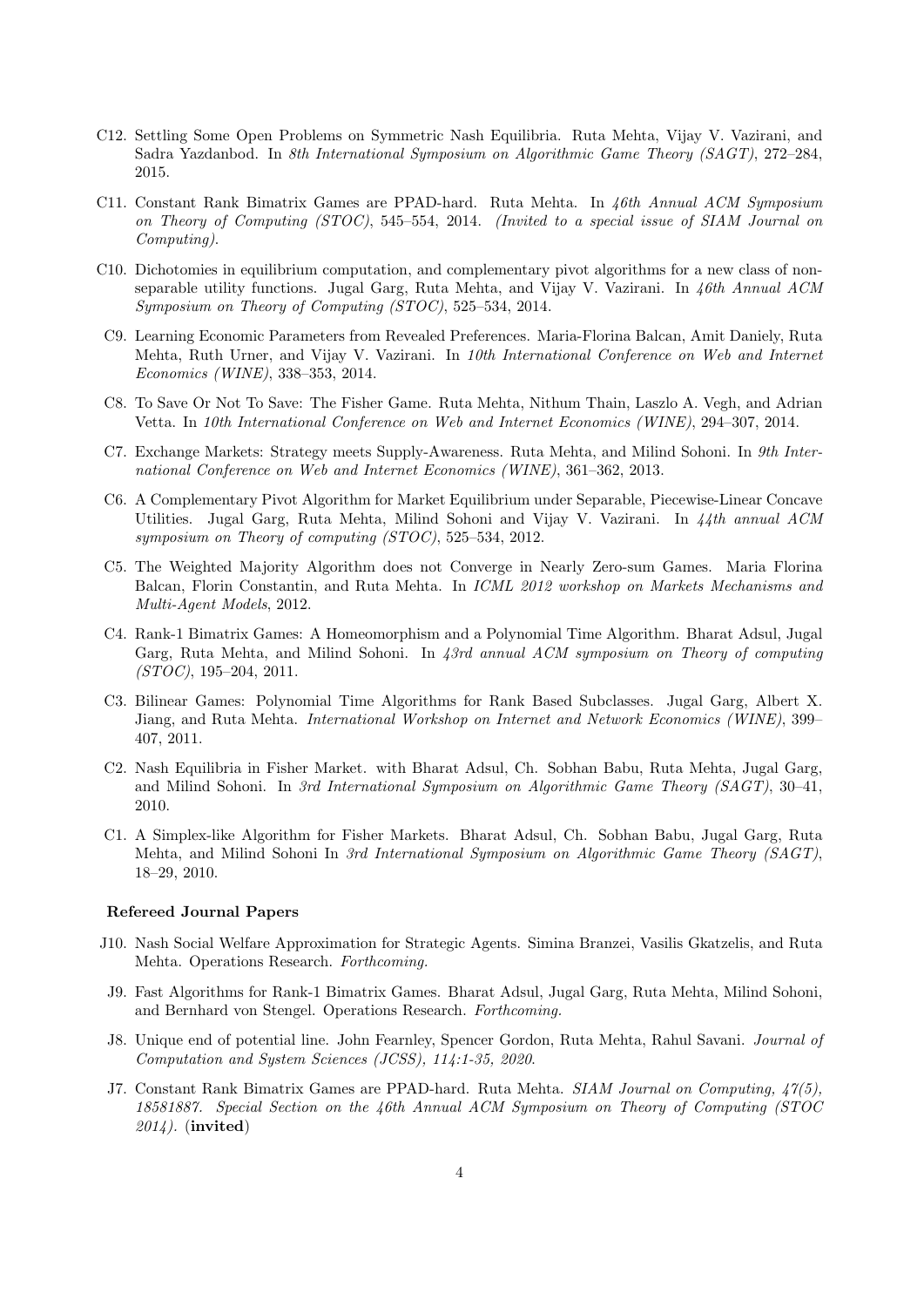- J6. Substitution with Satiation: A New Class of Utility Functions and a Complementary Pivot Algorithm. Jugal Garg, Ruta Mehta, and Vijay Vazirani. Mathematics of Operations Research, 43(3): 996-1024, 2018.
- J5. Jugal Garg, Ruta Mehta, Vijay Vazirani, and Sadra Yazdanbod. ETR-Completeness for Decision Versions of Multi-Player (Symmetric) Nash Equilibria. ACM Transactions on Economics and Computation, 6(1): 1:1-1:23, 2018.
- J4. An Incentive Compatible, Efficient Market for Air Traffic Flow Management. Ruta Mehta and Vijay V. Vazirani. Theoretical Computer Science, 2018.
- J3. Dichotomies in Equilibrium Computation, and Membership of PLC markets in FIXP. Jugal Garg, Ruta Mehta, and Vijay Vazirani. Theory of Computing, 12(1): 1-25, 2016.
- J2. A Complementary Pivot Algorithm for Market Equilibrium under Separable, Piecewise-Linear Concave Utilities. Jugal Garg, Ruta Mehta, Milind Sohoni, and Vijay Vazirani. SIAM Journal on Computing 44(6): 1820-1847, 2015.
- J1. A Simplex-like Algorithm for Fisher Markets. Bharat Adsul, Ch. Sobhan Babu, Jugal Garg, Ruta Mehta and Milind Sohoni. Current Science, 103(9): 1033-1042, 2012.

#### Manuscripts and Submitted Papers

<sup>∗</sup>P1. On the Complexity of Competitive Equilibrium with Chores (Bads are Harder than Goods). With Bhaskar Ray Chaudhary, Jugal Garg, and Peter McGlaughlin, 2021.

#### **TEACHING**

- CS 374: Introduction to Algorithms & Models of Computation, Spring'20
- CS 473: Theory II, Spring'21, Spring'18, Fall'16 (co-taught).
- CS 598: Topics on Algorithmic Game Theory, Fall'20, Fall'19, Fall'18, Spring'17, Spring'16. (Listed in the Instructors rated as Excellent by students, 2017).
- CS 8803: Advanced Topics in Algorithmic Game Theory, Spring 2013 (co-taught at Georgia Tech).

#### Invited and Conference Talks

- Computability of Equilibria in Two-Player Games
	- Keynote at  $13^{th}$  Symposium on Algorithmic Game Theory (SAGT) 2020, Augsburg, Germany.
	- Complexity of Algorithmic Game Theory, workshop@FSTTCS, Mumbai. Dec'19
	- Colloquium at Toyota Technological Institute at Chicago. Oct'19
- Sum-of-Squares Meets Nash: Lower Bounds for Finding Any Equilibrium
	- Algorithms and Randomness Workshop, Georgia Tech, Atlanta. May'18
- Combinatorial Markets with Covering Constraints: Algorithms and Applications
	- COST Workshop on Algorithmic Game Theory, Rome, Italy. Mar'18
	- Algorithms and Optimization Workshop, ICTS Bangalore. Jan'18
- Social Welfare and Profit Maximization from Revealed Preferences
	- Algorithms and Uncertainty Reunion Workshop, Simons Institute, UC Berkeley. Dec'18
- Nash Social Welfare Approximation for Strategic Agents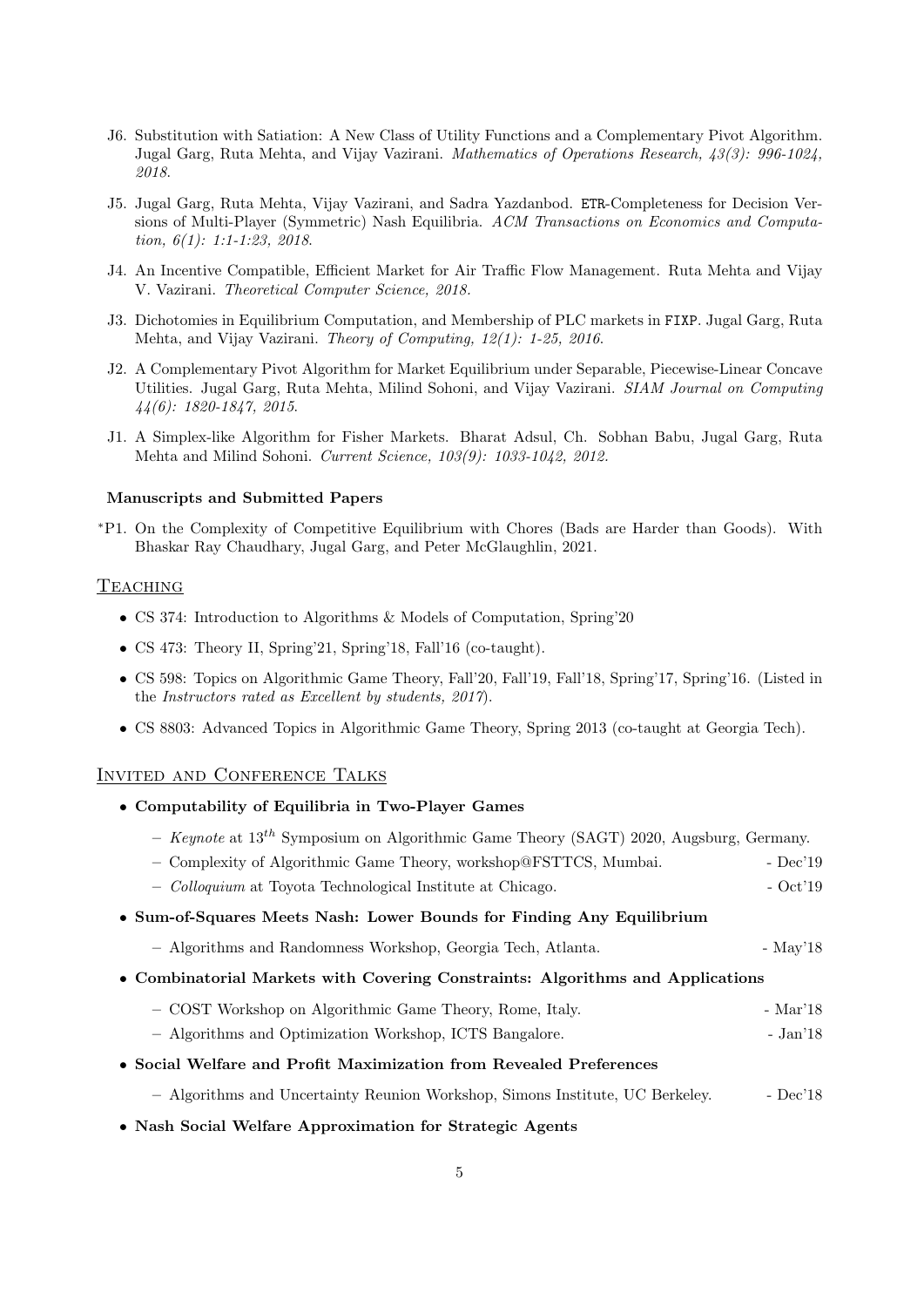| - RAIN Seminar, Stanford.                                                                                        | $-$ Oct'20       |
|------------------------------------------------------------------------------------------------------------------|------------------|
| - Economics and Computation Reunion, Simons Institute, UC Berkeley.                                              | - Apr'17         |
| $-$ 67 <sup>th</sup> Midwest Theory Day, Indiana University Bloomington.                                         | - Mar'17         |
| • A Market for Scheduling, and a Polynomial time Algorithm for Computing Equilibria                              |                  |
| - Bellairs Workshop on Algorithmic Game Theory, Barbados.                                                        | $-$ Apr'16       |
| - Econ-CS Seminar, Duke University.                                                                              | - Mar'16.        |
| - Game Theory Workshop at HIM, Universität Bonn. (plenary talk)                                                  | - $Dec'15$ .     |
| • Games, Equilibria, and Evolution                                                                               |                  |
| - Theory Seminar, Dept. of Computer Science, Duke University.                                                    | $-Mar'16.$       |
| • Leontief Markets Can Solve Multivariate Polynomial Equations, Yielding FIXP and ETR<br>Hardness                |                  |
| - Mathematics of Information seminar at CMI, CalTech.                                                            | - Jan'15         |
| - TTIC Colloquium at Toyota Technological Institute (TTI), Chicago.                                              | $-$ Oct'14.      |
| - ACO Student Seminar at Georgia Tech, Atlanta.                                                                  | $-$ Nov'14.      |
| • (Essentially) Resolving the Complexity of Constant Rank Bimatrix                                               |                  |
| - Simons Institute for the Theory of Computing, UC Berkeley.                                                     | - Nov' $15$      |
| - International Symposium on Math. Programming Pittsburgh.                                                       | Jul'15           |
| - Theory Seminar at U. Chicago.                                                                                  | $-$ Oct'14.      |
| - Dagstuhl Seminar on Equilibrium Computation, Germany.                                                          | - $Aug'14$       |
| - Bellairs Workshop on Algorithmic Game Theory, Barbados. (plenary talk)                                         | $-$ Apr'14       |
| - Algorithms and Complexity Seminar at MIT.                                                                      | - ${\rm Nov'13}$ |
| - ESRC workshop on Algorithmic Game Theory, LSE, London, UK.                                                     | $-$ Oct'13       |
| • Rank-1 Bimatrix Games: A Homeomorphism and a Polynomial Time Algorithm                                         |                  |
| - Workshop on Computational Game Theory, Stony Brook, NY.                                                        | $-$ July'13      |
| - Computer Science Division, University of California Berkeley.                                                  | $-$ Apr'13       |
| - ACO Colloquium, College of Computing, Georgia Tech, Atlanta.                                                   | $-$ Apr'13       |
| - China Theory Week 2012, Aarhus University, Denmark.                                                            | $- Aug'12$       |
| - Mysore Park Theory Workshop 2012, Mysore, India.                                                               | - Aug' $12$      |
| - Seminar, Dept. of CSE, IIT, Bombay.                                                                            | $-$ Feb $'11$    |
| - Seminar, Dept. of IEOR, IIT, Bombay.                                                                           | $-$ Feb $11$     |
| - Indo-US Symposium, IISC, India.                                                                                | $-$ Dec $10$     |
| • On Computability of Equilibria in Markets with Production.                                                     |                  |
| - International Symposium on Mathematical Programming, Berlin                                                    | - $Aug'12$       |
| • A Complementary Pivot Algorithm for Market Equilibrium under Separable, Piecewise-<br>Linear Concave Utilities |                  |
| - ARC Colloquium, College of Computing, Georgia Tech, Atlanta.                                                   | $-$ Dec $'11$    |

PROFESSIONAL ACTIVITIES